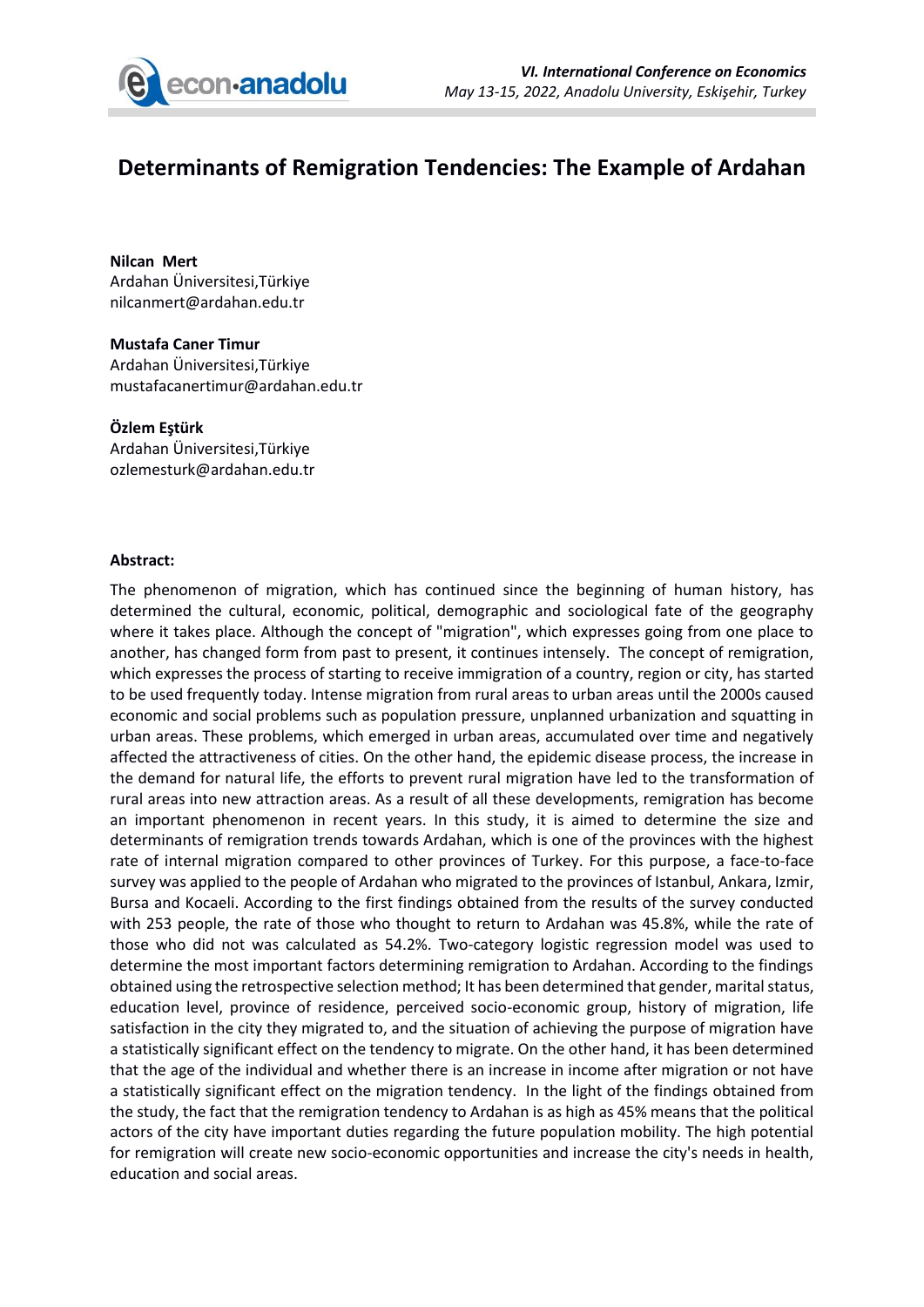

ï

**Keywords:** Migration, Remigration, Regional Development **JEL Codes:** O15,R23